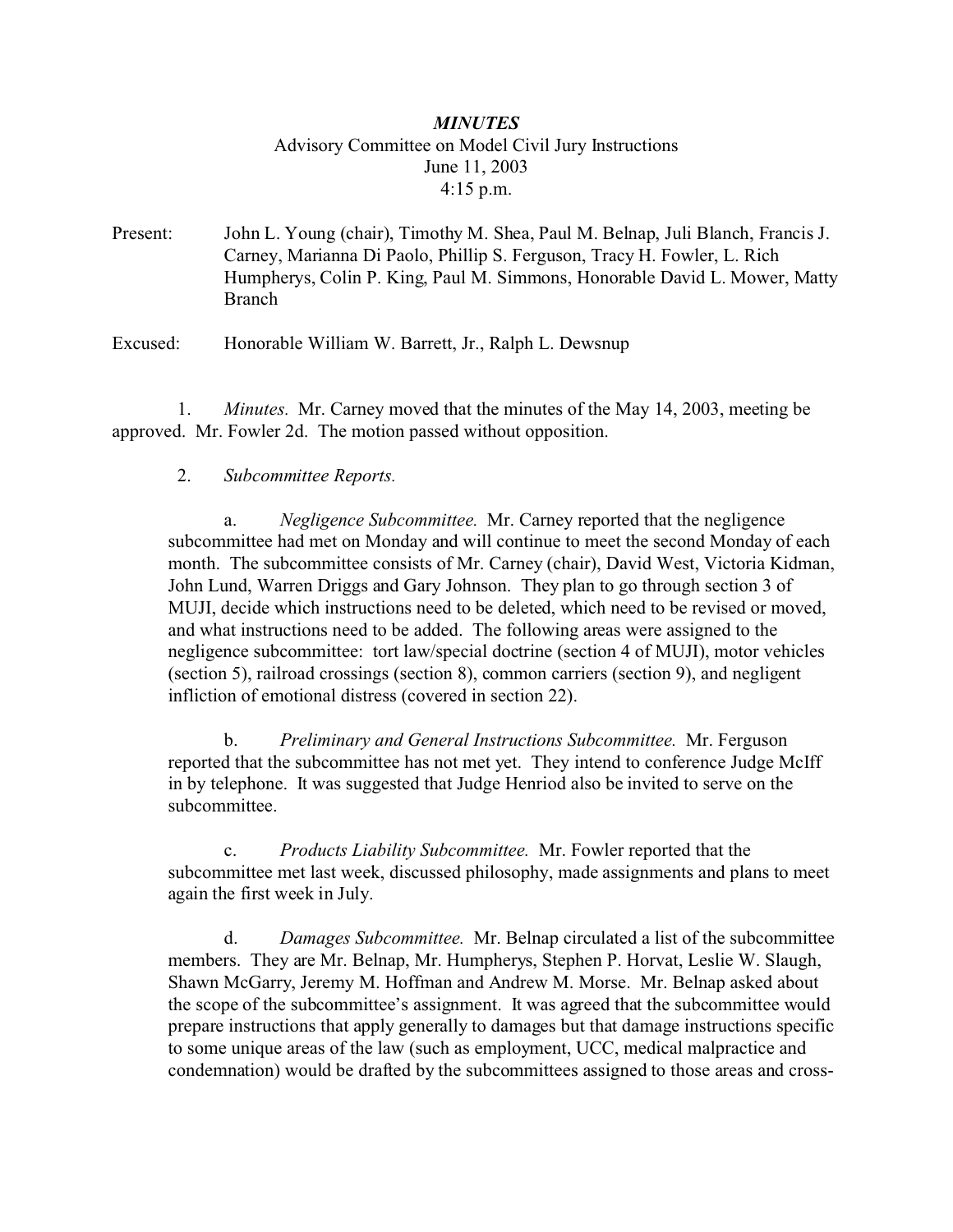> referenced with the general damage instructions. Each subcommittee will also prepare its own special verdict forms.

e. *Employment Subcommittee.* Mr. Young reported that he had spoken with Jathan Janove, the chair of the employment subcommittee. The committee has added some members but has tried to maintain a balance between attorneys who represent primarily management and those who represent primarily employees.

f. *Contracts Subcommittee.* The following names were suggested for the contracts subcommittee: Kent Scott, Michael Homer, David Slaughter, Ted Barnes, Craig Adamson, Bruce Badger and Dave Zimmerman. Mr. Young reported that he had talked to Richard Carling about serving on the subcommittee, but Mr. Carling was too busy and would recommended another attorney in his office.

# **Mr. Young will work with the contracts subcommittee to complete its formation.**

 3. *Other Subcommittees.* Mr. Young reviewed the list of other substantive areas covered by MUJI. The committee recommended the following people to serve on the subcommittees:

a. *Tort Law/Special Doctrine.* This area was assigned to the negligence subcommittee.

b. *Motor Vehicles.* This area was assigned to the negligence subcommittee.

c. *Medical Negligence.* Ralph Dewsnup, Frank Carney, Elliott Williams, Curtis Drake, Charles Thronson and Dave Williams.

d. *Other Professional Negligence.* Matt Lalli, Mike Skolnick, Dick Burbidge, Rick Hincks, Tim Houpt, Rex Madsen, Craig Mariger, Craig Coburn, Craig Adamson or Eric Lee, Bob Peterson, Tom Karrenberg, Scott Call, Gary Bendinger, Steve Marsden.

e. *Railroad Crossings.* This area was assigned to the negligence subcommittee.

f. *Common Carriers.* This area was assigned to the negligence subcommittee.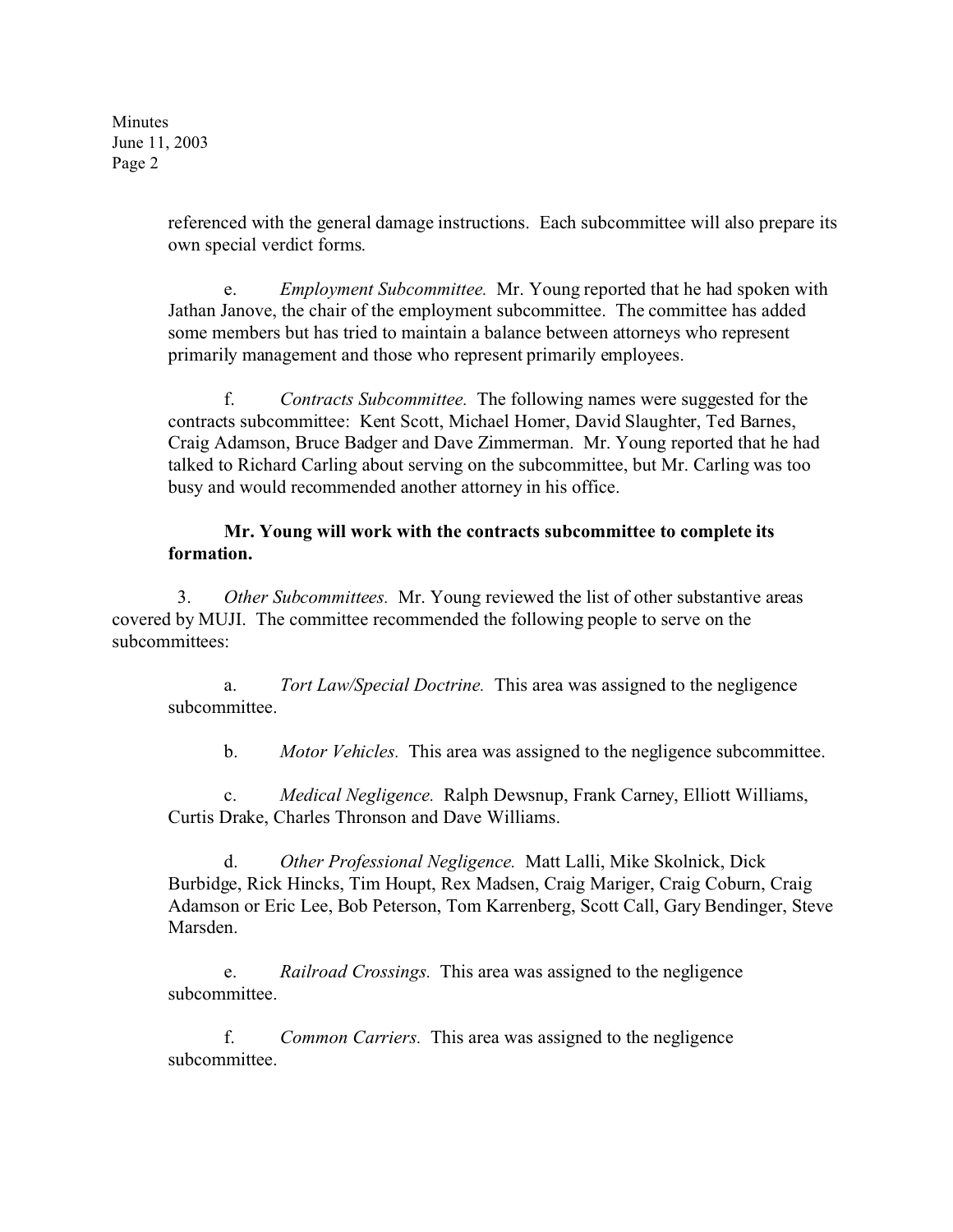> g. *Intentional Torts (Defamation, Slander, Malicious Prosecution, False Arrest, Abuse of Process, Battery).* David Scofield; Bob Anderson.

h. *Owners, Occupiers, Lessors of Land (Premises Liability).* Jeff Eisenberg, David Cutt, Gordon Strachan, Wendy Faber, Steve Morgan, Joe Minnock, Dave Richards.

i. *Federal Employer's Liability Act.* Brent Hatch, Scott Savage, Clair Williams, Cheri Gochberg. Some committee members questioned whether instructions on FELA were needed in model state jury instructions.

### **Mr. Young will check with Messrs. Hatch and Savage to see if they think the new model jury instructions should include FELA instructions.**

j. *Civil Rights (Section 1983 Actions).* Al Larson, Karra Porter, Steve Dougherty, Kathy Collard.

### **Mr. Young will check with Mr. Larson to see who is representing plaintiffs in civil rights actions.**

k. *Eminent Domain/Condemnation.* Bob Campbell, Steve Ward (Attorney General's office), David Olsen, Peter Billings.

l. *Fraud and Deceit.* Mike Hansen, Steve Doughtery, Jay Gurmankin, George Haley, Paul Drecksel, Bruce Maak. The committee questioned whether fraud and deceit should be a separate subcommittee or whether it should be assigned to the intentional tort subcommittee.

m. *Business Torts/Interference with Contracts.* This area was assigned to the intentional tort subcommittee.

n. *Officers, Directors, Partners, Insiders Liability.* This area was reserved in MUJI.

### **Mr. Young will check with Tom Karrenberg to see if instructions in this area are needed and, if so, who he would recommend to serve on the subcommittee.**

o. *Insurance Company's Obligations.* Discussion on this area was deferred.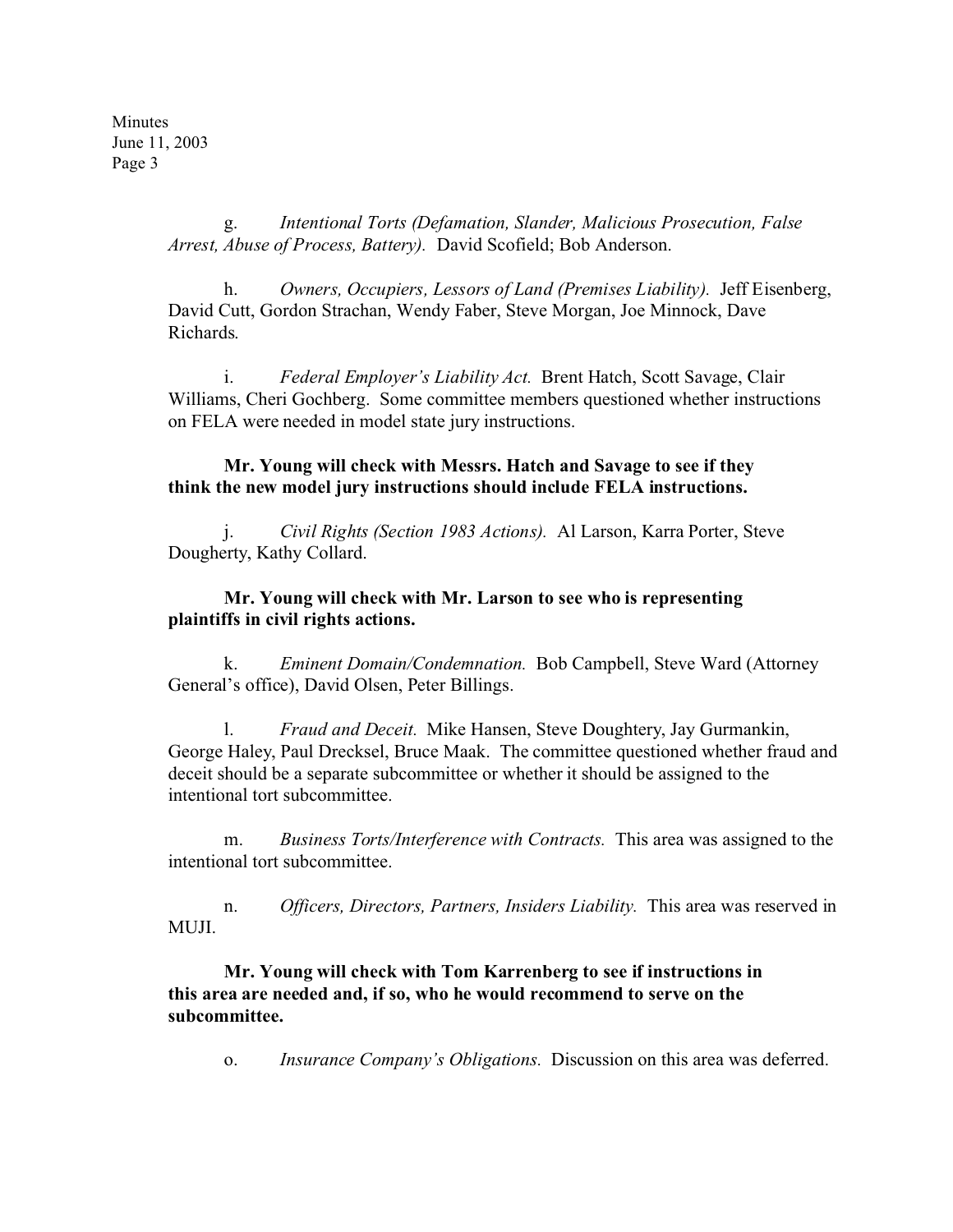> p. *Emotional Distress.* The committee assigned intentional infliction of emotional distress to the intentional tort subcommittee and negligent infliction of emotional distress to the negligence subcommittee.

q. *Will Contest.* Charles Bennett, Rick Johnson, Kent Alderman.

r. *Vicarious Responsibility/Partnership/Joint Venture/Parent/Guardian.* Rick Van Wagoner, Jon Dibble. It was suggested that this area could be subsumed in the more general area of agency.

# **Mr. Young will check with Mr. Dibble to see if he thinks a separate section is needed for vicarious responsibility and, if so, who he thinks should serve on the subcommittee.**

s. *Electricity and Other Ultrahazardous Activities.* Mr. King suggested that a subcommittee be assigned to draft instructions on ultrahazardous activities and power companies. He further suggested that Rick Rose serve on the subcommittee.

Mr. Carney suggested that the committee had overlooked a valuable resource--law professors at the S.J. Quinney and J. Reuben Clark schools of law. He suggested that the committee send a letter to the dean of each law school listing the subcommittees and inviting faculty members to participate in the areas of their expertise.

Mr. Young indicated that he would like to involve trial judges in the subcommittees. Judge Mower suggested that Mr. Young solicit the help of trial judges at the annual judicial conference in September.

### **Committee members should consider what other areas need to be covered by jury instructions.**

### **Mr. Carney will circulate a link to the web page for the California Civil Jury Instructions (BAJI) so that members can compare the categories of instructions included there with the categories in MUJI.**

Mr. Young indicated that he would like all the subcommittees in place by October 25 so that all the members can be invited to attend the workshop on that date.

 4. *Writing Workshop.* Mr. Young reported that Bethany Dumas of the University of Tennessee will provide training on writing jury instructions in plain English at an all-day seminar on Saturday, October 25. She does not expect a stipend but is willing to come if her expenses are paid. Mr. Carney suggested that she stay at the Grand America or Hotel Monaco. The Litigation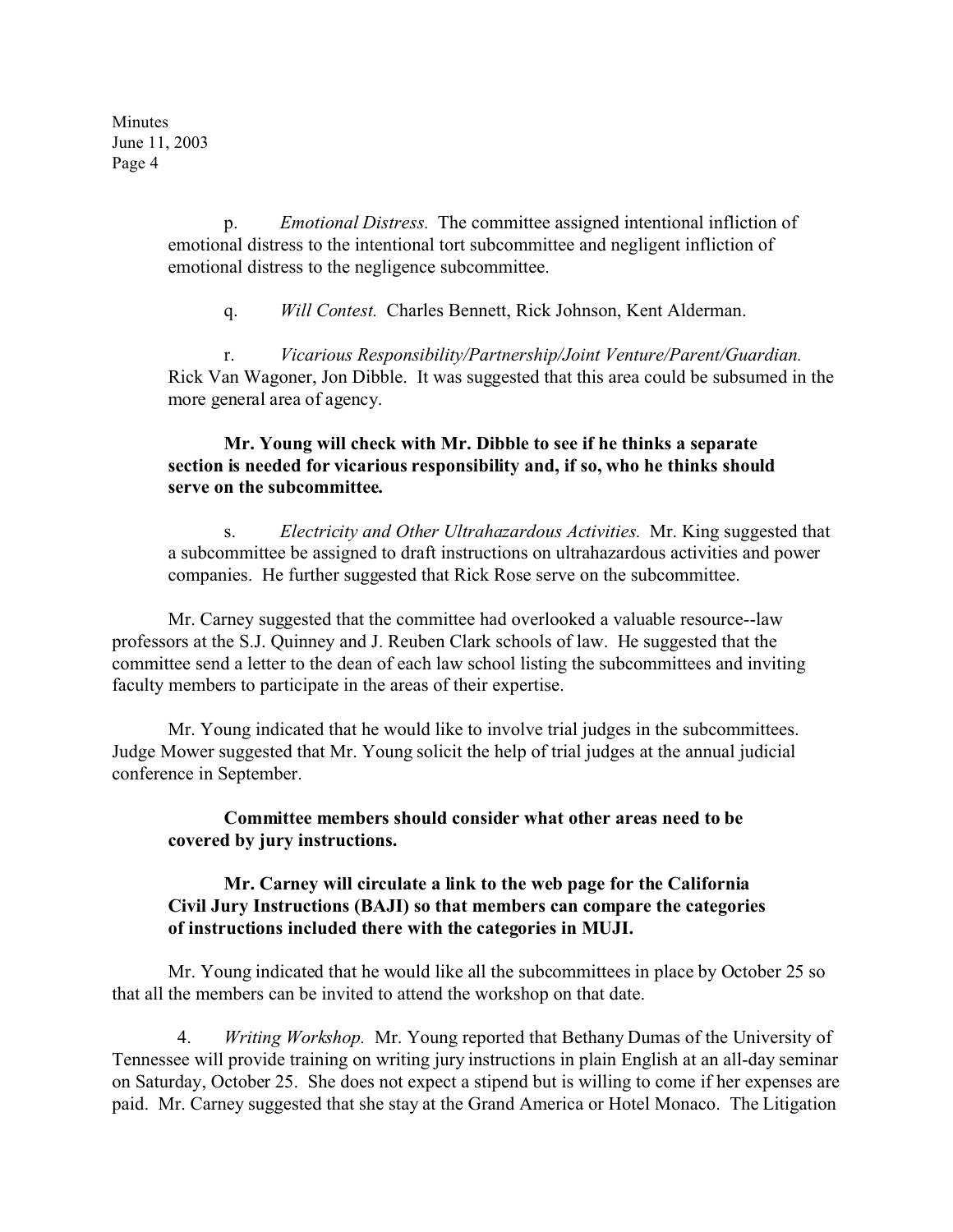Section of the Bar will fund up to \$3,000 of the conference expenses. The civil and criminal instruction committees and subcommittees will be invited to attend the seminar. Dr. Di Paolo will check with Dr. Dumas to see if she would like to do anything with the University of Utah's Department of Linguistics while she is in Utah. If she does, the university may be willing to pick up a share of Dr. Dumas's expenses. Ms. Blanch suggested that the committee host Dr. Dumas at a dinner the night before the conference (Friday, October 24).

# **Mr. Shea and Dr. Di Paolo will coordinate arrangements with Dr. Dumas.**

# **Mr. Shea will look into the possibility of obtaining CLE credit for the conference attendees.**

Mr. Young recommended that the subcommittees have most of their substantive work done by October 25, so that they can then concentrate on putting the instructions into plain language after the workshop. Dr. Di Paolo indicated that she is willing to answer any questions regarding the plain language resources provided to the committee in the interim.

 5. *Lexis-Nexis Update.* Mr. Shea reported that Lexis-Nexis will retain its contract with the Bar to republish MUJI as it sees fit. It will also send a letter to the Bar stating that this project will not violate the noninterference clause of its contract with the Bar. The Bar will allow this committee to use noncopyrighted material from MUJI. The committee will allow Lexis to use its product as Lexis sees fit. Once instructions are available on the court's web page, any publisher who wants to use them may. Mr. Shea reported that he has not yet received any letters from Lexis stating the terms of our agreements with Lexis.

# **Mr. Shea and Mr. Young will follow up with Lexis-Nexis.**

6. *Other Matters.*

a. *Philosophy.* Mr. Carney emphasized that the subcommittees should try very hard to agree on instructions that are a fair statement of the law. He indicated that the committee does a disservice to the court if it presents two sets of instructions, one favored by the plaintiffs' bar and one by the defense bar.

b. *Audience.* Judge Mower encouraged the committee to consider its audience--jurors, and not the supreme court. Mr. Carney suggested that instructions also need to be written for the supreme court, with a possible appeal in mind. It was suggested that the two audiences are not necessarily incompatible, that instructions can accurately state the law and still be stated clearly enough for jurors to understand them easily.